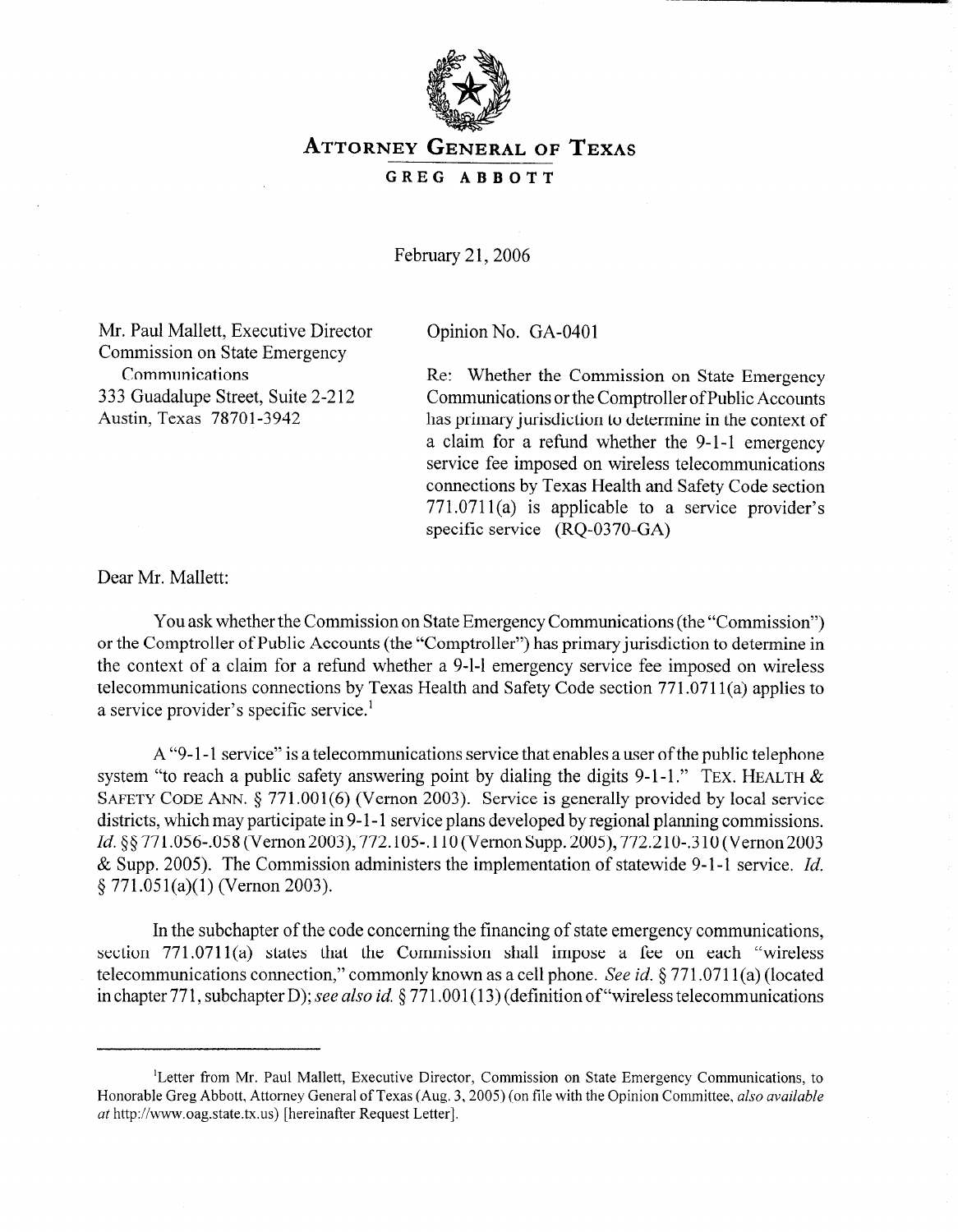connection"); Request Letter, *supra* note 1, at 2.<sup>2</sup> The fee is statutorily established at 50 cents per month per connection. TEX. HEALTH & SAFETY CODE ANN.  $\S$  771.0711(b) (Vernon 2003). A "wireless service provider" must bill the fee to subscribers, receive payment, and remit amounts so collected to the Comptroller, who deposits the money to the credit of the 9-l- 1 services fee account. *Id.*  $88 771.0711(b)$ ,  $.073(a)$ .<sup>3</sup> The Commission administers the distribution of money appropriated to the Commission from the 9-l-l service fee. *Id. \$j§* 771.056(d), .071(f), .071 l(c), .078. Money from fees collected under section 77 1.07 11 "may be used only for services related to 9-l -1 services." *Id. 5* 771.071 I(c).

Your question is prompted by a wireless service provider's claim for a refund, filed with both the Commission and the Comptroller. Request Letter, *supra* note 1, at 1. The provider contends that it is not subject to section 771.071 l's requirements because the provider's wireless services are offered on a prepaid basis. *Id.* You clarify that the Commission does not seek an opinion about the applicability of the statute to the prepaid service provider. Rather, your specific question is "whether the Commission or the Comptroller has primary jurisdiction to determine whether the 9-1-1 emergency service fee imposed on wireless telecommunications connections by Texas Health and Safety Code Section 771.0711(a) is applicable to a specific service provided by a service provider." *Id.* at 3; TEX. HEALTH & SAFETY CODE ANN. § 771.0711 (Vernon 2003).

Your question is essentially a matter of statutory construction—whether the legislature intended the Commission or the Comptroller to decide, in the first instance, the applicability of the emergency service fee on wireless telecommunications connections to a specific service, thereby obligating the service provider to bill, receive, and remit the fee to the Comptroller under section

<sup>3"</sup>Wireless service provider" is defined as:

a provider of commercial mobile service under Section 332(d), Federal Telecommunications Act of 1996 (47 U.S.C. Section 151 et seq.), Federal Communications Commission rules, and the Omnibus Budget Reconciliation Act of 1993 (Pub. L. No. 103-66), and includes a provider of wireless two-way communication service, radio-telephone communications related to cellular telephone service, network radio access lines or the equivalent, and personal communication service. The term does not include a provider of:

- $(A)$  a service whose users do not have access to 9-1-1 service;
- (B) a communication channel used only for data transmission;
- (C) a wireless roaming service or other nonlocal radio access line service; or
- (D) a private telecommunications service.

*Id.* § 771.001(12).

<sup>&</sup>lt;sup>2</sup>The Commission is also authorized to impose fees "on each local exchange access line or equivalent." TEX. HEALTH & SAFETY CODE ANN. § 771.071(a) (Vernon 2003).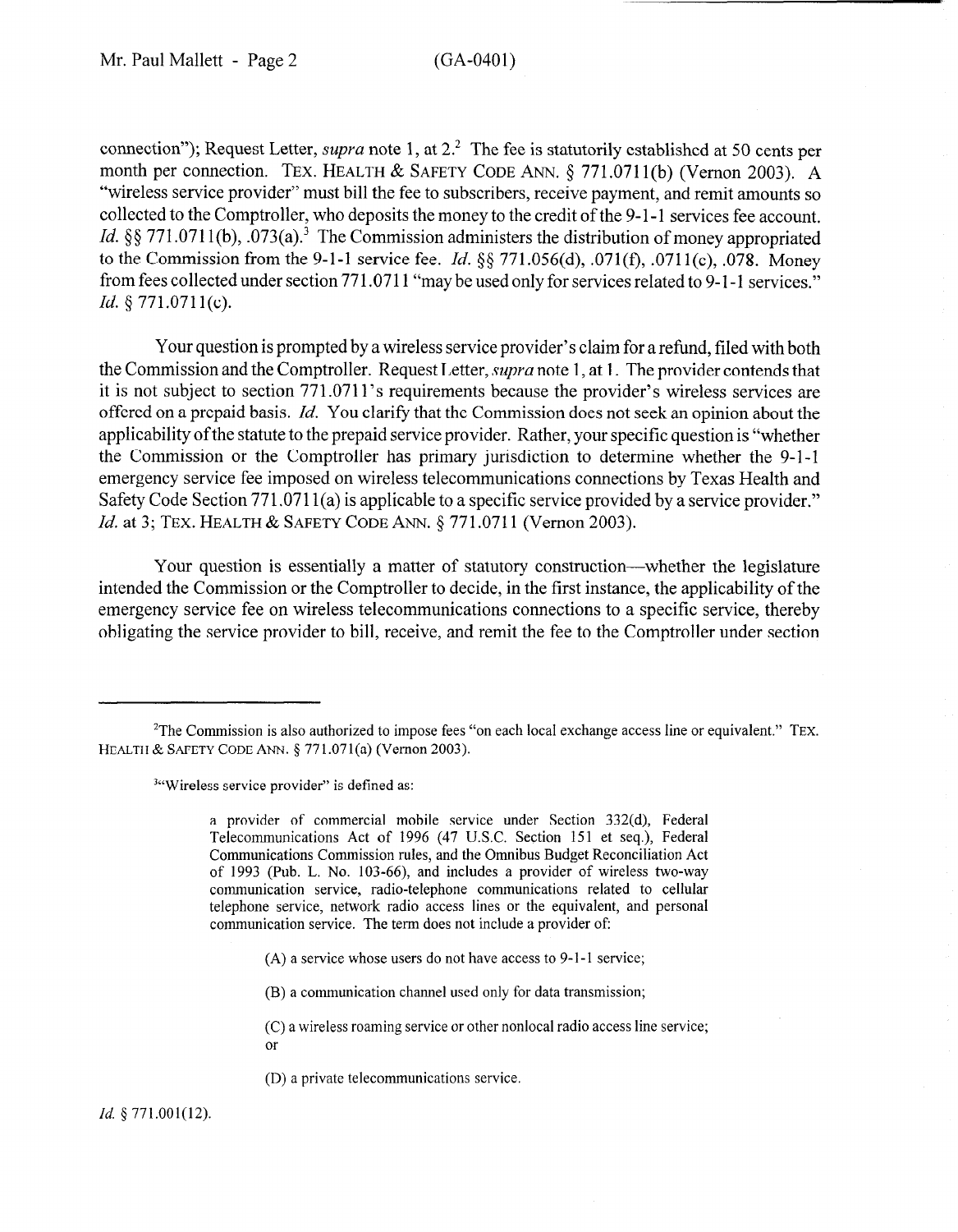771.0711. Consequently, we review section 771.071 l's allocation of responsibility between the Commission and the Comptroller.4

Section 771.051 begins with a clear statement about the Commission's role under the chapter: "The commission is the state's authority on emergency communications." TEX. HEALTH & SAFETY CODE ANN.  $\S 771.051(a)$  (Vernon 2003). The Commission has the duty to "administer" the implementation of statewide 9-1-1 service." *Id.*  $\S$  771.051(a)(1). This duty requires the Commission to oversee or coordinate the efforts of a complex amalgam of local emergency communication districts of various types, regional planning commissions, local exchange providers, intrastate long distance providers, wireless service providers, and others. See, e.g., *id.*   $\frac{8}{5}$  771.001(3)-(5),(10),(12),.051(a)(1)-(10),.055-.058(Vernon 2003), 772.101-.455(Vernon 2003) & Supp. 2005). A major feature of the Commission's duties is its relation to regional planning commissions. The Commission must enter into contracts with the regional planning commissions to provide 9-l-l service, assist them in the establishment of such service, develop performance standards for equipment and operations that regional plans are to follow, and review and approve or disapprove regional plans. *Id.* \$3 771.051(a)(2), (3), .056 (Vernon 2003).

Concerning the financing of state emergency communications, the Commission is authorized to impose a 9-1-l emergency service fee on each "local exchange access line [sometimes referred to as a wire line or land line] or equivalent local exchange access line," *id.*  $\S 771.071(a)$ , and on each wireless telecommunications connection. *Id.* § 771.0711(a). The Commission is required to determine by rulemaking what constitutes a local exchange access line and an equivalent local exchange access line, reviewing its definition annually in light of changing circumstances such as technological development. *Id.* 6 771.063(a)-(c). The Commission may set the fee, not to exceed 50 cents a month per line, in different amounts in different regions based on costs in the region. *Id.*   $\S 771.071(b)$ -(c). Also, the Commission must impose an equalization surcharge on all intrastate long-distance service customers. *Id.* § 771.072(a). Local exchange service providers and intrastate long-distance service providers must collect the respective fees and remit them to the Comptroller in a manner similar to that required by section 771.0711 concerning wireless service providers. *Id.*  4 771.071(e). However, for all fees and surcharges under sections 771.071,771.0711, and 771.072, the Commission may establish payment schedules and minimum thresholds. *Id. 6* 771.073(f).

The Commission must allocate fees collected under sections 771.071 and 771.0711 to each region according to statutorily specified formulas. *Id.* § 771.078(b)(1)-(2). Additionally, the Commission may allocate remaining funds to a region in an "amount that the commission considers appropriate to operate 9-1-1 service in the region according to the [region's] plan and contracts" with the Commission. *Id.* 6 771.056(d). Specifically with respect to the wireless telecommunications

<sup>4</sup>The analogous "primary jurisdiction doctrine" is a judicially-created doctrine that decides whether a court should abate a proceeding before it to allow an agency to make the initial determinations in a dispute when the court and the agency have concurrent jurisdiction. See *Subaru ofAm., Inc. v. David McDavid Nissan, Inc., 84* S.W.3d 212,221 (Tex. 2002). Also, as between agencies, if an agency has "primary and plenary jurisdiction" over a regulated industry, generally "[olther state agencies should recognize the validity of the orders of the primary agency." *Bullock v. Shell Pipeline Corp., 671 S.W.2d 715, 719 (Tex. App.–Austin 1984, writ ref'd n.r.e.).*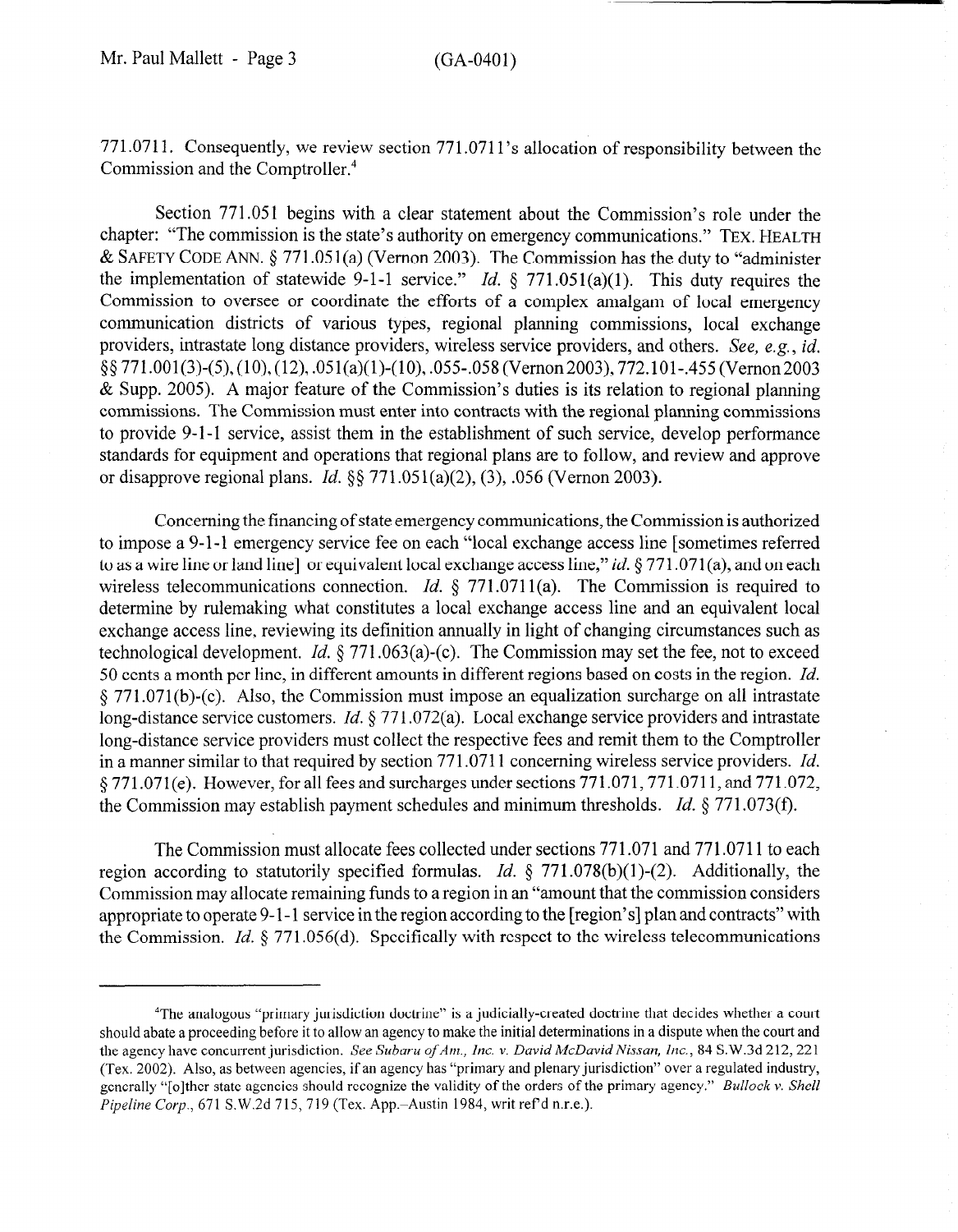connection fee, section 771.0711 states that the fees "may be used only for services related to 9-1-1 services." *Id.* § 771.0711(c). That section also requires the Commission or a municipal emergency services district or a chapter 772 emergency services district to reimburse a wireless service provider according to state law "for reasonable expenses for network facilities, including equipment, installation, maintenance, and associated implementation costs." *Id.*  $\frac{8}{771.0711(g)}$ .

As originally enacted, section 771.0711 required the Commission to receive the fee from wireless telecommunication providers and authorized the Commission to establish collection procedures. See Act of May 23, 1997,75th Leg., R.S., ch. 1246, \$ 2, 1997 Tex. Gen. Laws 4720, 4720-2 1. Accordingly, the Commission promulgated rules for collection procedures and contested case hearings in title 1, sections 253.1-.3 1 of the Texas Administrative Code. See 22 Tex. Reg. 9786 (1997), *adopted23* Tex. Reg. 1540 (1998) (codified at 1 TEX.ADMIN. CODE \$5 253.1-.31); 28 Tex. Reg. 3666 (2003) (repeal of 1 TEX. ADMIN. CODE *\$0 253.1-.3* l), *adopted 28* Tex. Reg. 4885 (2003) (Comm'n on State Emergency Communications). However, in 1999 the legislature shifted authority for collecting past due fees from the Commission to the Comptroller. Act of May 30, 1999, 76th Leg., RX, ch. 1405,§ 37,1999 Tex. Gen. Laws 4739,4752; see *generally* Tex. Att'y Gen. Op. No. JC-0284 (2004). Further, in 2001 the legislature amended section 771.0711 to require service providers to pay fees collected from subscribers to the Comptroller instead of to the Commission. Act of May 26, 2001, 77th Leg., R.S., ch. 1158, § 81, 2001 Tex. Gen. Laws 2570, 2612. According to the bill analysis for the bill as enrolled, the purpose of the 200 1 legislation was to "streamline and enhance the [Comptroller's] administration of the state's fiscal matters." HOUSE COMM. ON WAYS & MEANS, BILL ANALYSIS, Tex. H. B. 2914,77th Leg., R.S. (2001).

As a result of these changes to chapter 771, the Comptroller has a number of fiscal responsibilities under chapter 771. The Comptroller must receive the fees remitted by the wireless telecommunications provider and deposit them to the credit of the 9-1-1 services fee account. TEX. HEALTH & SAFETY CODE ANN. § 771.0711(b) (Vernon 2003). At the Comptroller's discretion or upon the Commission's notification of irregularities concerning a provider, the Comptroller may conduct an audit of a service provider, which must include an audit of "collections and disbursements to determine if the provider is complying with [chapter 771]." *Id.* § 771.076(a)-(b). Under section 771.077(a), the Comptroller "may establish collection procedures to collect past due amounts . . . from a service provider" that fails to deliver required fees. *Id.* § 771.077(a).<sup>5</sup> That section further states that "Subtitles A and B, Title 2, Tax Code, apply to the administration and collection of amounts by the comptroller under this subchapter." *Id.* § 771.077(a).

Title 2, subtitle B, chapter 111 of the Tax Code concerns enforcement and collection. TEX. TAX CODE ANN. \$6 111 .OOl-.353 (Vernon 2001 & Supp. 2005). Section 111.104 permits a refund "[i]f the comptroller finds that an amount of tax, penalty, or interest has been unlawfully or erroneously collected." *Id.* § 111.104(a) (Vernon Supp. 2005). The Comptroller may grant or deny such a claim after an informal review or render a decision after a hearing according to procedures prescribed by the Comptroller. Id.  $\S$  111.1042(a), .105(a) (Vernon 2001 & Supp. 2005). A person

<sup>&#</sup>x27;Additionally, the Comptroller may establish procedures for collecting past due fees directly from individual subscribers. TEX. HEALTH & SAFETY CODE ANN. \$5 77 1.07 11 (f), .073(c) (Vernon 2003).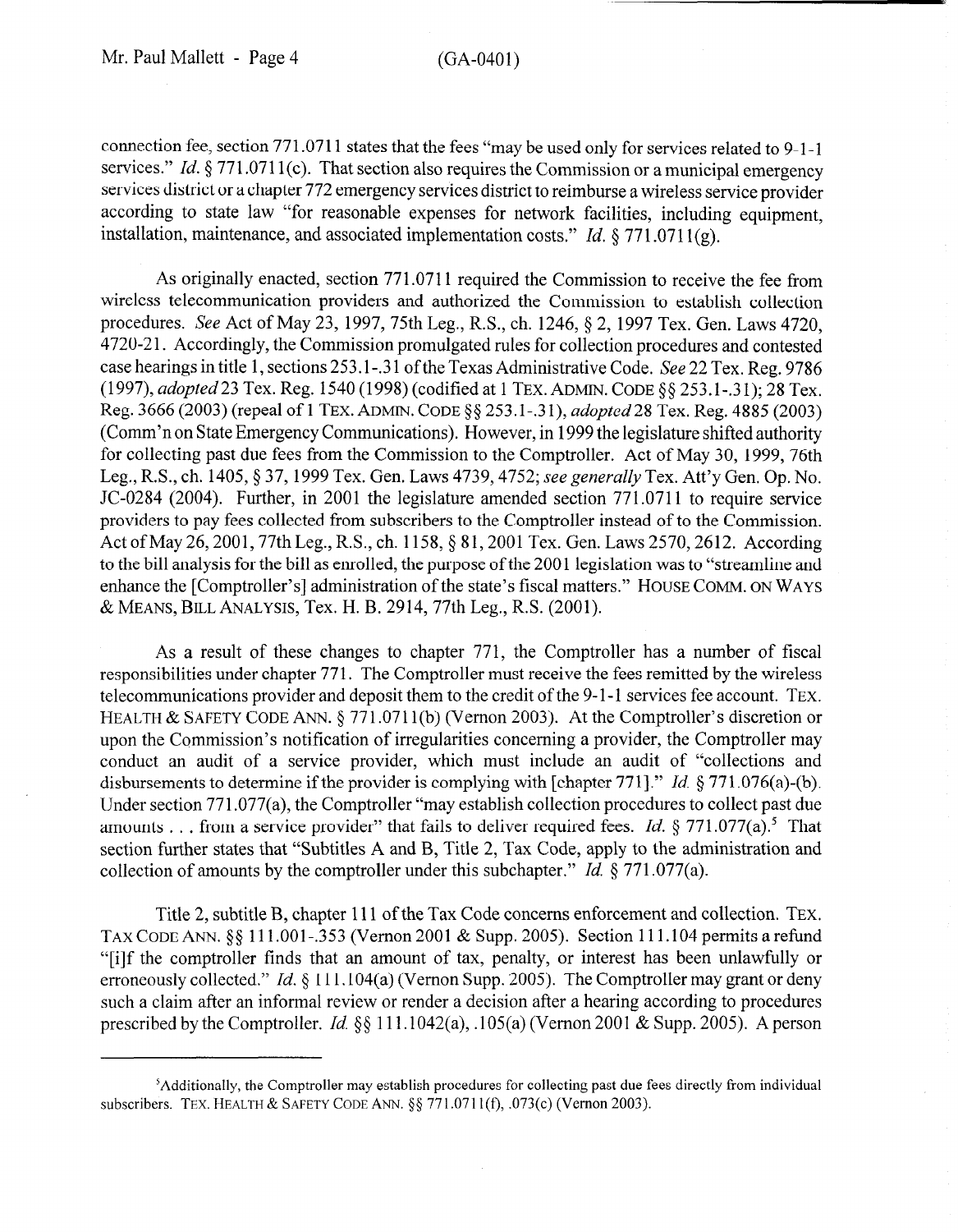dissatisfied with the decision after the administrative hearing may, in appropriate circumstances and following proper procedure, sue for the refund in court. *Id.* § 112.151(a) (Vernon 2001).

No statute addresses how to resolve or who should resolve a wireless telecommunications service provider's contention that it provides a service that is not subject to the fee in section 771.071 l(a). You do not elaborate about the provider's contention, other than to say that it was raised in connection with a claim for a refund and based on the fact that the services were provided on a prepaid basis. Request Letter, *supra* note 1, at 1. We assume the question involves mixed questions of statutory construction and fact requiring a degree of expertise concerning emergency communications.

Administrative agencies have only "those powers the law confers upon them in clear and express statutory language and those reasonably necessary to fulfill a function or perform a duty that the Legislature has expressly placed with the agency," *In re Entergy Corp.,* 142 S.W.3d 316, 322 (Tex. 2004). The Commission's overriding function in chapter 771 is to administer the implementation of statewide 9-1-1 service. See TEX. HEALTH & SAFETY CODE ANN.  $\S 771.051(a)(1)$ (Vernon 2003). The intent to centralize the state's emergency communications expertise in the Commission is manifest in the direct statement that the "commission is the state's authority on emergency communications." *Id.*  $\S 771.051(a)$ . The Commission is expressly required to impose the fee on wireless telecommunications connections. *Id.* 6 771.07 11 (a). From the imposition of the fee flows the providers' duties to bill, receive, and remit the fee. *Id. \$5* 771.071 l(a)-(b), .073(a). The Commission's authority to resolve a claim about the applicability of section 771.071 l(a) to a wireless telecommunications connection based on the nature of the provider's service is therefore clearly within the Commission's purview.

On the other hand, the Commission's authority to order a refund is extremely limited. See *id.*  $6771.073(g)$  (prohibiting a recovery of fees erroneously billed and remitted to the Commission except in limited circumstances). The Commission does not appear to have the authority to grant the relief requested under the circumstances presented. See Request Letter, *supra* note 1, at 1. Under chapter 771 of the Health and Safety Code and section 111.104 of the Tax Code, the authority to order such a refund lies with the Comptroller. See TEX. HEALTH & SAFETY CODE ANN. § 771.077(a) (Vernon 2003); TEX. TAX CODE ANN. § 111.104(a) (Vernon Supp. 2005). The legislature transferred the Commission's collection authority to the Comptroller to maximize efficiency in collecting the fees. See HOUSE COMM. ON WAYS & MEANS, BILL ANALYSIS, Tex. H. B. 2914, 77th Leg., R.S. (2001). The legislature did not vest the Comptroller with authority to impose the fee on wireless telecommunications connections, however. See TEX. HEALTH & SAFETY CODE ANN.  $\S 771.0711(a)$ (Vernon 2003). Nor do we discern in chapter 771 the intent for the Comptroller to duplicate the expertise of the Commission in matters concerning the implementation of statewide 9-1-1 services.<sup>6</sup>

<sup>6</sup>For this reason, we believe that a court would give deference to the Commission's determinations about emergency communications that it likely would not afford to decisions by the Comptroller about the same issues. See *City of Corpus Christi* v. *Pub. Util. Comm* 'n, 5 1 S. W.3d 23 1,26 1 n. 143 (Tex. 2001) (concerning deference given to construction of a statute by an agency charged with its administration); *Buddy Gregg Motor Homes, Inc. v. Motor Vehicle Bd. of* Tex. *Dep 't of Transp.,* 156 S.W.3d 91, 102 (Tex. App.-Austin 2004, pet. denied) (stating that a court may afford less deference to an agency's determination in a matter outside of its expertise).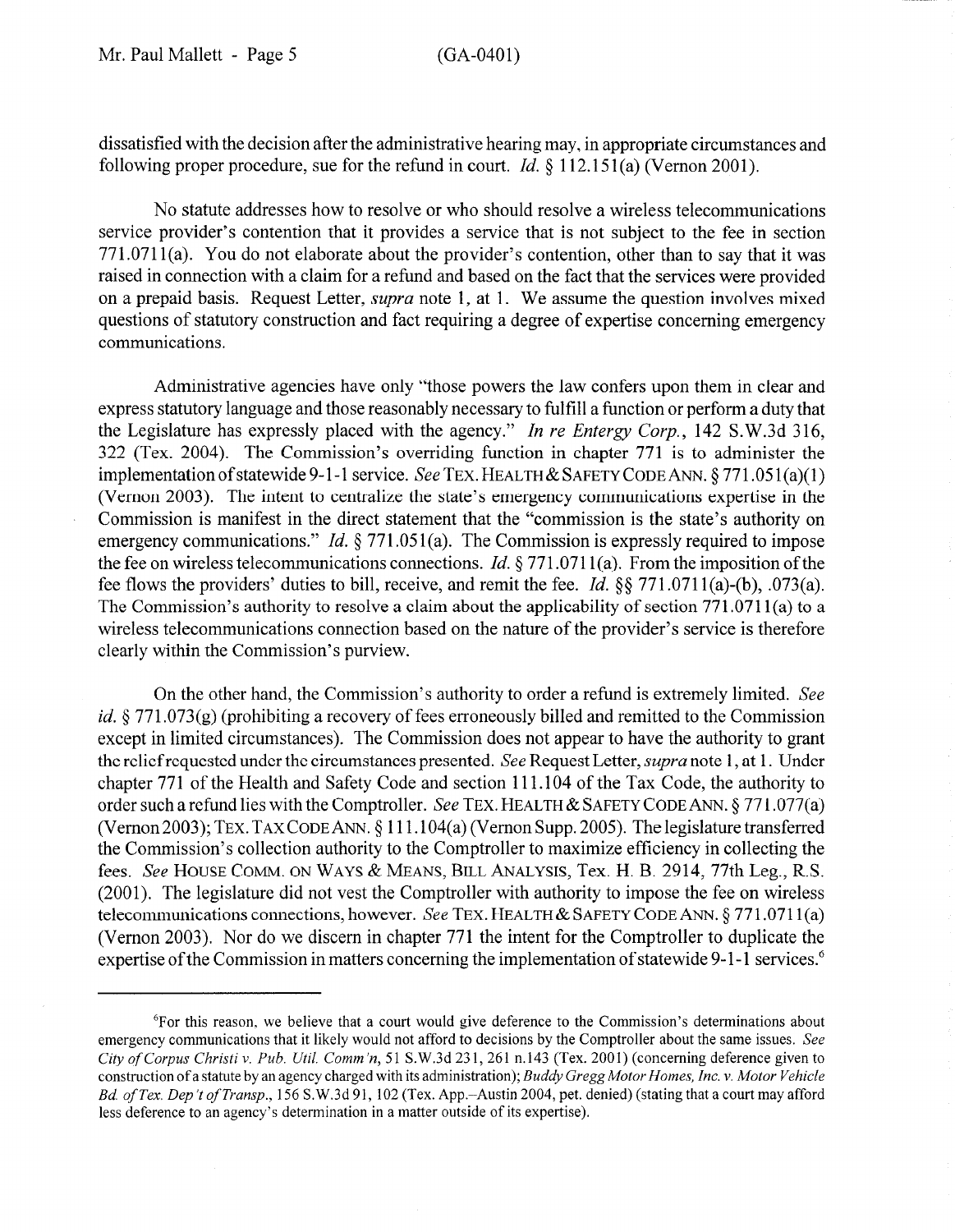Consequently, the Comptroller does not have the authority to decide in the first instance whether the fee in section 771.07 11 (a) applies to a wireless telecommunications connection based on the nature of the wireless service provider's particular service.

In short, the Commission has the authority to decide the applicability of section  $771.0711(a)$ to a particular service offered by a wireless service provider, but not the authority to grant the relief requested; the Comptroller may grant a refund but does not have the authority to resolve the issue in the first instance. Nevertheless, chapter 771 as a whole reflects an intent that the Commission and the Comptroller cooperate in the administration of fee payment and collection. The Comptroller is authorized to establish collection procedures generally and particularly to "establish procedures to be used by the commission to notify the comptroller of a service provider's . . . failure to timely deliver the fees or surcharges." See *id.* § 771.077(a)-(b). A claim for a refund must be filed with the Comptroller according to that office's rules and the Tax Code, but if the claim is based on the applicability of section 771.0711(a) to a wireless telecommunications connection due to the nature of the provider's service, the Comptroller should abate the proceeding to allow the Commission to determine the issues singularly within its expertise.